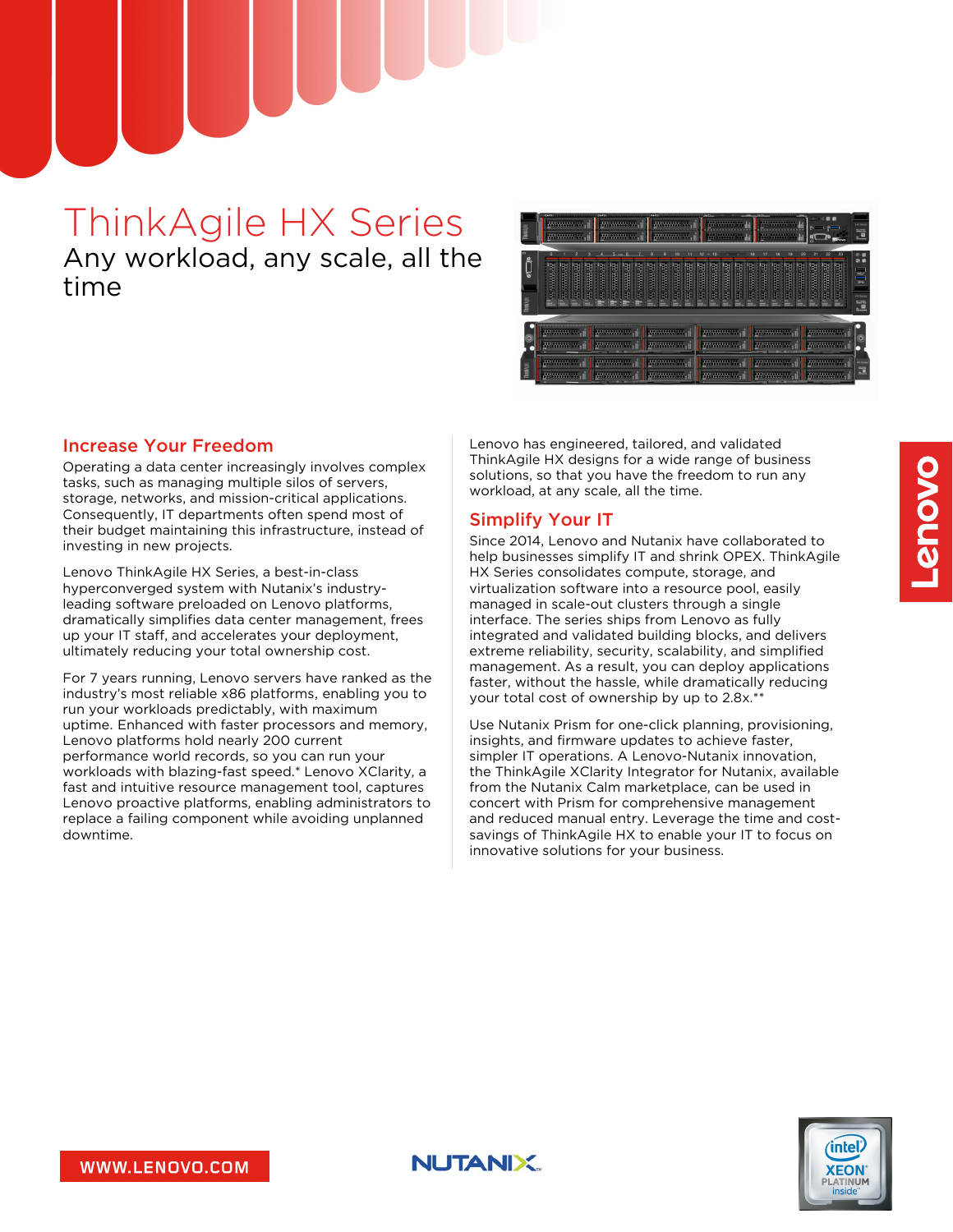## Enjoy a Transformative Experience

Lenovo ThinkAgile Advantage provides end-to-end life cycle management for a seamless, simple customer experience for planning, deployment, and maintenance, including a 24/7 Single Point of Support. ThinkAgile HX Series also includes the option of shipping from Lenovo's factory in a rack, along with any combination of ThinkSystem servers, storage, and networking, which facilitates quick deployment of solutions based on validated HX reference architectures.

Now enhanced with even faster processors and memory, Lenovo platforms hold the highest number of performance world records so you can run your workloads at blazing-fast speed for accelerated outcomes. ThinkAgile HX Series models are optimized for a broad set of virtualized workloads for on premises or in the cloud, including ROBO, office applications, analytics, and in-memory databases. Deploy your HCI clusters rapidly and confidently with Lenovo.

## ThinkAgile HX 1000 Series Appliance - Intel

The 1U 1-node ThinkAgile HX 1000 Series appliance is engineered for light-to-medium workloads (business applications and VDI), optimized for remote office/branch office (ROBO) environments.

|                                | <b>Remote Office/Branch Office (ROBO)</b>                                                                                   |  |  |
|--------------------------------|-----------------------------------------------------------------------------------------------------------------------------|--|--|
| Model Name                     | HX1320 appliance, 1U form factor                                                                                            |  |  |
| Processor                      | 1x Intel® Xeon® Silver, Gold, or Platinum processor, up to 205W                                                             |  |  |
| Memory (TruDDR4 2933MHz)       | 64GB, 96GB, 128GB, 192GB, 256GB, 384GB                                                                                      |  |  |
| Drive Bays                     | $4x$ 3.5"                                                                                                                   |  |  |
| SSD Options (Hybrid Config)    | 2x 480GB, 800GB, 960GB, 1.92TB, 3.84TB                                                                                      |  |  |
| HDD Options (Hybrid Config)    | 2x 4TB, 6TB, 8TB, 10TB, 12TB                                                                                                |  |  |
| SSD Options (All-Flash Config) | 2x or 4x 480GB, 800GB, 960GB, 1.6TB, 1.92TB, 3.84TB                                                                         |  |  |
| 10GBASE-T/10GbE SFP+ Ports     | $2 - 6$                                                                                                                     |  |  |
| 25GbE SFP28 Ports              | $O - 4$                                                                                                                     |  |  |
| <b>Hypervisors Supported</b>   | Nutanix Acropolis Hypervisor (preloaded), VMware ESXi (optional preload), Microsoft Hyper-V<br>2016                         |  |  |
| Systems Management             | Hardware management via Lenovo XClarity and software management via Nutanix Prism                                           |  |  |
| License Options                | Nutanix Starter, Pro and Ultimate Licenses                                                                                  |  |  |
| Deployment Services            | Lenovo Professional Deployment services available                                                                           |  |  |
| <b>Warranty Support</b>        | Lenovo 3-year, 4-year, or 5-year limited hardware warranty, ThinkAgile Advantage Single Point of<br>Support where available |  |  |

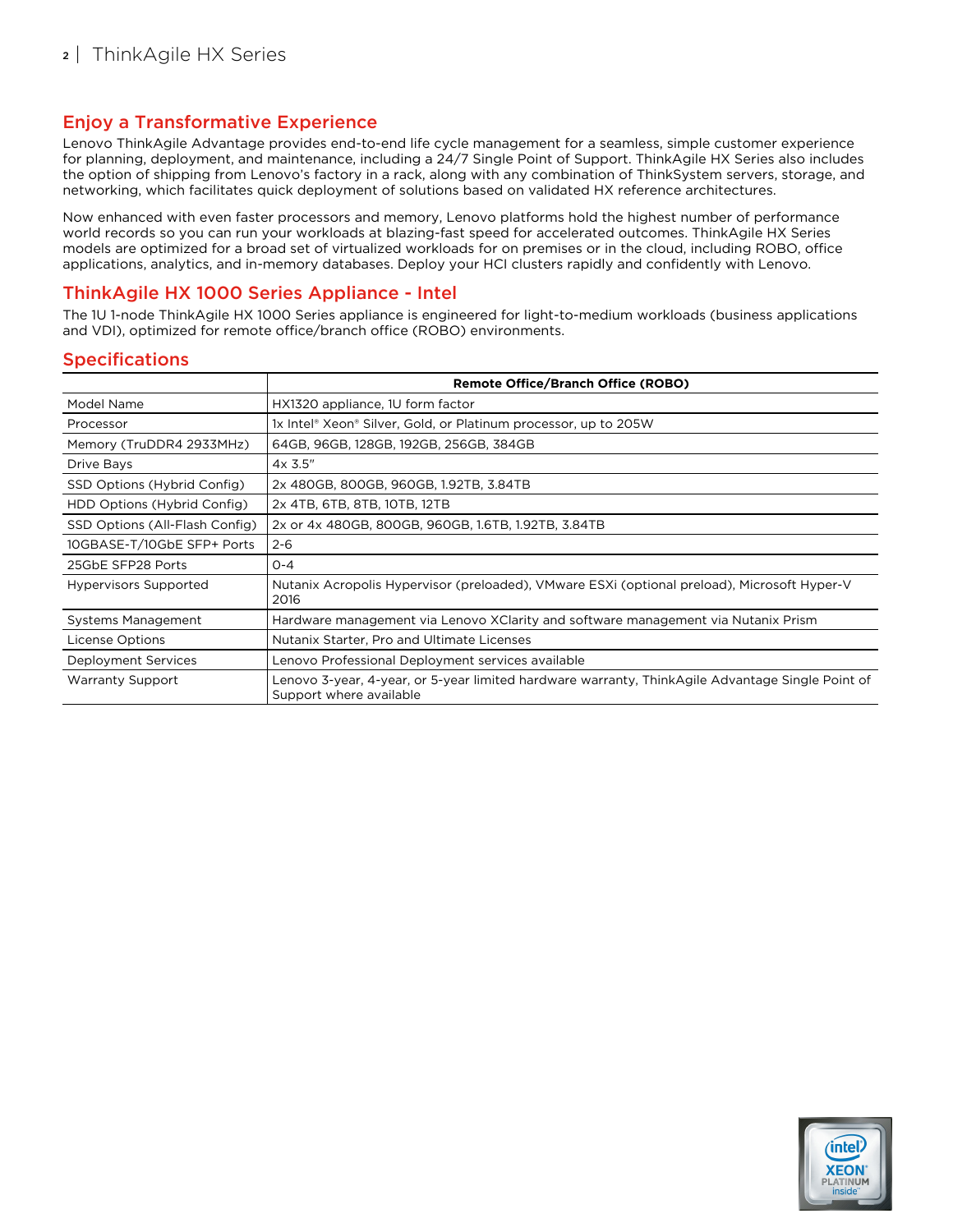# ThinkAgile HX 2000 Series Appliance - Intel

ThinkAgile HX 2000 Series appliances are available in 1U 1-node form factors, optimized for small and medium businesses (SMBs).

|                                          | <b>Small and Medium Businesses</b>                                                                                          |  |  |
|------------------------------------------|-----------------------------------------------------------------------------------------------------------------------------|--|--|
| Model Name                               | HX2320 appliance, 1U form factor                                                                                            |  |  |
| Processor                                | 2x Intel® Xeon® Silver, Gold, or Platinum processor, up to 205W                                                             |  |  |
| Memory (TruDDR4<br>2933MHz)              | 96GB, 192GB, 256GB, 384GB, 512GB, 576GB, 768GB, 1024GB, 1.5TB                                                               |  |  |
| Drive Bays                               | $4x$ 3.5"                                                                                                                   |  |  |
| <b>SSD Options (Hybrid</b><br>Config)    | 2x 480GB, 800GB, 960GB, 1.6TB, 1.92TB, 3.84TB                                                                               |  |  |
| HDD Options (Hybrid<br>Config)           | 0-2x 1TB, 2TB, 4TB, 6TB, 8TB, 10TB, 12TB                                                                                    |  |  |
| <b>SSD Options (All-Flash</b><br>Config) | 2x or 4x 480GB, 800GB, 960GB, 1.6TB, 1.92TB, 3.84TB                                                                         |  |  |
| 10GBASE-T/10GbE SFP+<br>Ports            | $2 - 8$                                                                                                                     |  |  |
| 25GbE SFP28 Ports                        | $O - 6$                                                                                                                     |  |  |
| <b>Hypervisors Supported</b>             | Nutanix Acropolis Hypervisor (preloaded), VMware ESXi (optional preload), Microsoft Hyper-V 2016                            |  |  |
| Systems Management                       | Software management via Nutanix Prism, hardware management via Lenovo XClarity                                              |  |  |
| License Options                          | Nutanix Starter, Pro, or Ultimate                                                                                           |  |  |
| Deployment Services                      | Lenovo Professional Deployment services available                                                                           |  |  |
| <b>Warranty Support</b>                  | Lenovo 3-year, 4-year, or 5-year limited hardware warranty; ThinkAgile Advantage Single Point of<br>Support where available |  |  |

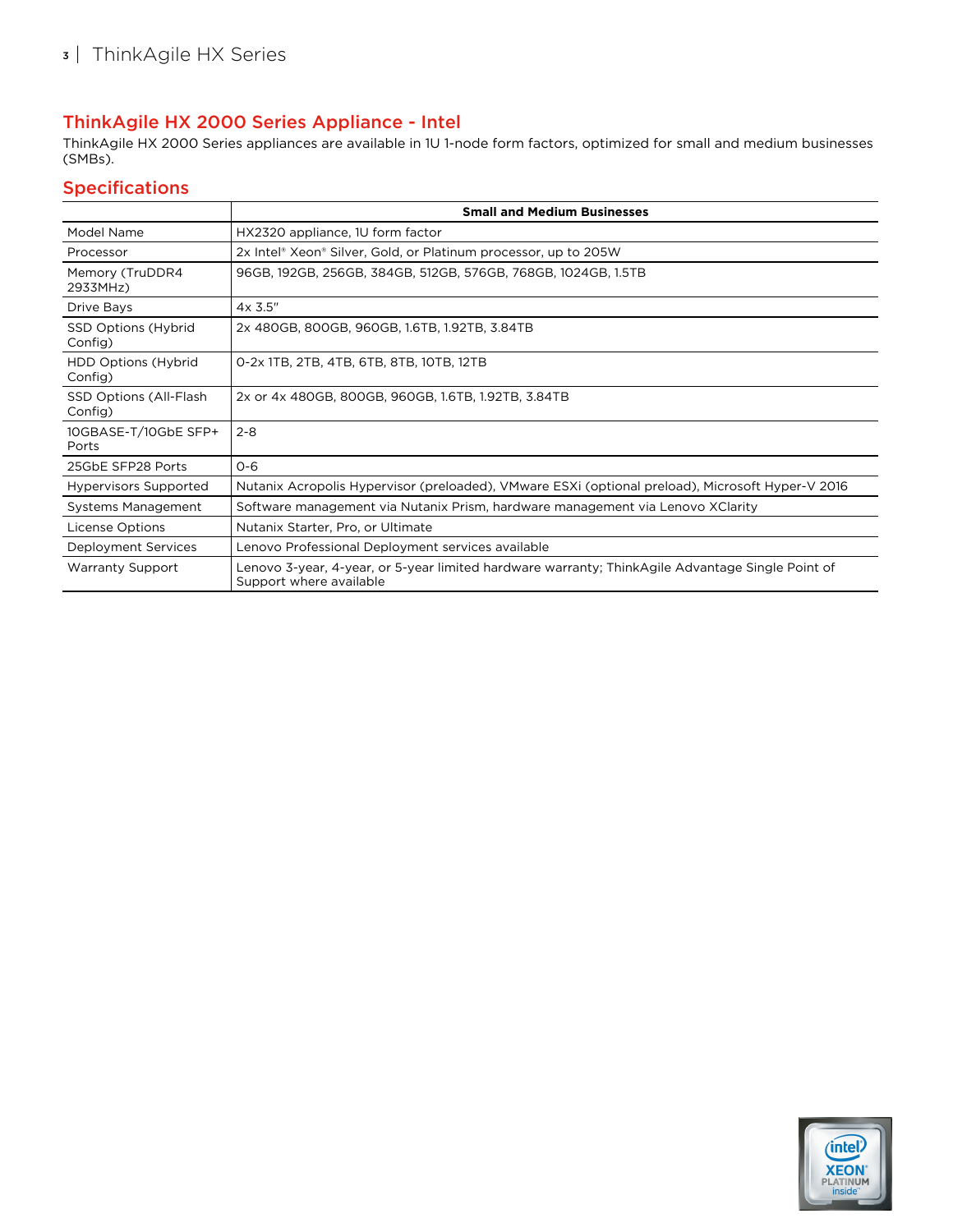# ThinkAgile HX 3000 Series Appliance - AMD

The ThinkAgile HX 3000 Series appliance, featuring the latest AMD EPYC processors, is available in a rack-dense 1U 1-node form-factor. It is packed with high memory and core density, making it perfect for virtual desktop infrastructure (VDI) and general virtualization workloads (business applications).

|                                    | <b>General Virtualization and Virtual Desktop Infrastructure (VDI)</b>                                                     |  |  |
|------------------------------------|----------------------------------------------------------------------------------------------------------------------------|--|--|
| Model Number                       | HX3375 appliance, 1U form factor                                                                                           |  |  |
| Processors                         | 1x or 2x AMD EPYC™ 7002 Generation Processors, up to 64 cores, 280W                                                        |  |  |
| Memory                             | 32 DDR4 memory slots; Maximum 2TB using 64GB or 128GB RDIMMs; up to 1DPC at 3200MHz,<br>2DPC at 3200MHz                    |  |  |
| Drive Bays                         | Up to 12x 2.5-inch drives<br>$\bullet$<br>Up to 4x NVMe drives (requires 2 CPUs)<br>٠                                      |  |  |
| SSD Options (Hybrid Config)        | 2x-4x 800GB, 960GB, 1.6TB, 1.92TB, 3.84TB, 7.68TB                                                                          |  |  |
| HDD Options (Hybrid Config)        | 4x-10x 1TB, 2TB, 2.4TB                                                                                                     |  |  |
| SSD Options (All-Flash Config)     | 6x-12x 800GB, 960GB, 1.6TB, 1.92TB, 3.84TB, 7.68TB, 15.36TB                                                                |  |  |
| NVMe Options (All-Flash<br>Config) | 0, 2, or 4x 1.6TB, 3.2TB, 3.84TB, 6.4TB                                                                                    |  |  |
| <b>GPU Options</b>                 | 0-2x NVIDIA T4                                                                                                             |  |  |
| 10/25GbE SFP28 Ports               | $O - 6$                                                                                                                    |  |  |
| <b>Hypervisors Supported</b>       | Nutanix Acropolis Hypervisor (preloaded), VMware ESXI (optional preload)                                                   |  |  |
| Systems Management                 | Hardware management via Lenovo XClarity or ThinkAgile Integrator for Nutanix, and software<br>management via Nutanix Prism |  |  |
| <b>Warranty Support</b>            | Lenovo 3-year, 4-year, or 5-year limited hardware warranty                                                                 |  |  |

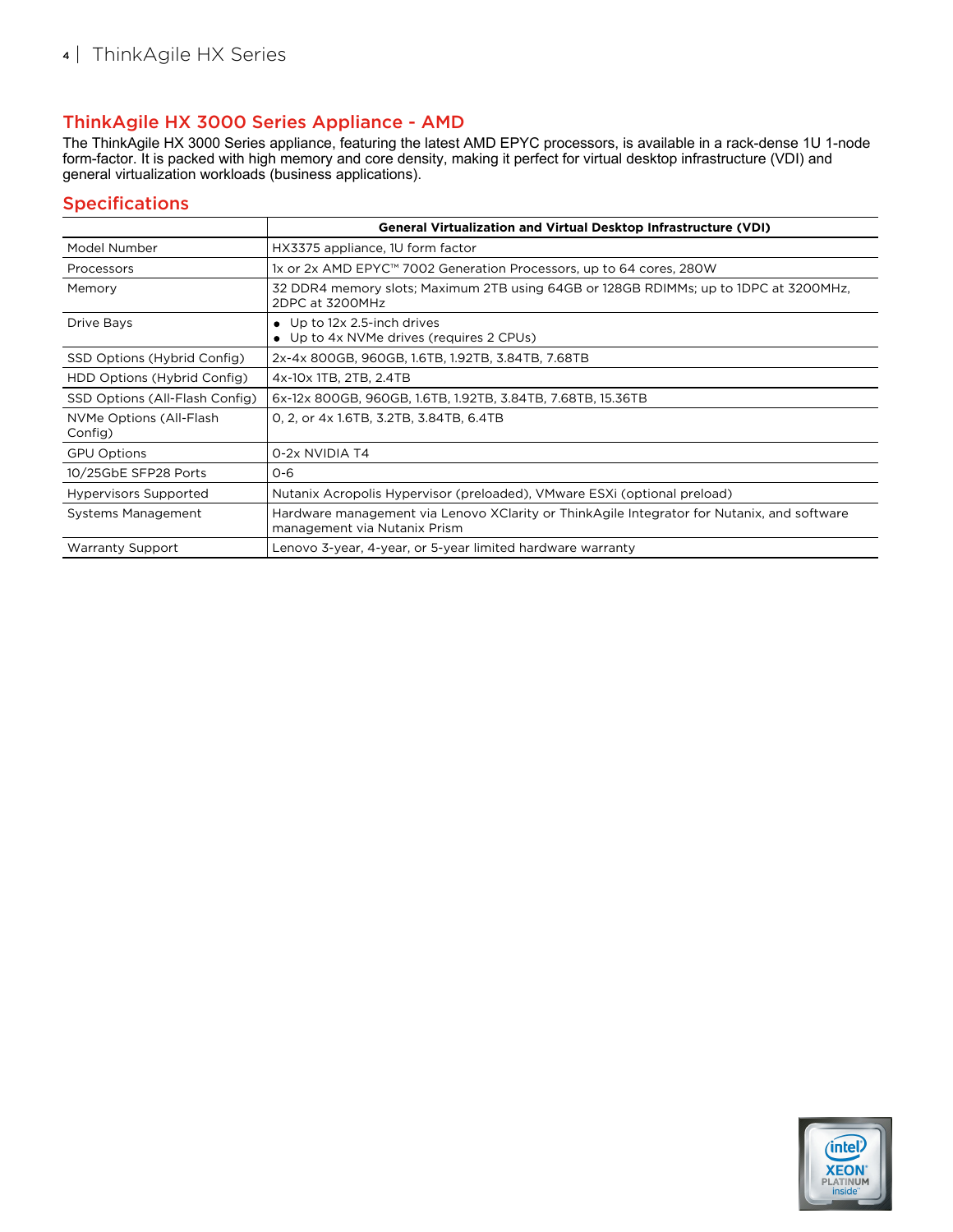# ThinkAgile HX 3000 Series Appliance - Intel

ThinkAgile HX 3000 Series appliances featuring the latest Intel Xeon Scalable processors are available in 1U 1-node, 2U 1 node, and 2U 4-node form factors. These appliances are engineered for compute-heavy workloads (business applications and VDI) and offer rack-dense and GPU (-G) models.

|                                            | <b>General virtualization and VDI</b>                                                                                       |                                                                          |                                                                         |  |
|--------------------------------------------|-----------------------------------------------------------------------------------------------------------------------------|--------------------------------------------------------------------------|-------------------------------------------------------------------------|--|
| Model Name                                 | <b>HX3320 (+ SAP HANA)</b>                                                                                                  | HX3520-G                                                                 | HX3720                                                                  |  |
| Form Factor                                | 1U                                                                                                                          | 2U                                                                       | 2U 4-node                                                               |  |
| Processor                                  | 2x Intel® Xeon® Silver, Gold, or<br>Platinum processor, up to<br>205W                                                       | 2x Intel Xeon Silver, Gold, or<br>Platinum processor, up to<br>165W      | 2x Intel Xeon Silver, Gold, or<br>Platinum processor, up to<br>140W     |  |
| Memory (TruDDR4 2933MHz)                   | 128GB, 192GB, 256GB, 384GB,<br>512GB, 576GB, 768GB, 1.5TB,<br>3TB                                                           | 128GB, 192GB, 256GB, 384GB,<br>512GB, 576GB, 768GB, 1.5TB,<br>3TB        | 192GB, 384GB, 512GB, 768GB                                              |  |
| Drive Bays                                 | 10x-12x 2.5"                                                                                                                | 8x-16x 2.5"                                                              | 6x 2.5"                                                                 |  |
| SSD Options (Hybrid Configs)               | 2x-4x 480GB, 800GB, 960GB,<br>1.6TB, 1.92TB, 3.84TB, 7.68TB                                                                 | 2x-4x 480GB, 800GB, 960GB,<br>1.6TB, 1.92TB, 3.84TB, 7.68TB              | 2x 480GB, 800GB, 960GB,<br>1.6TB, 1.92TB, 3.84TB, 7.68TB                |  |
| HDD Options (Hybrid Configs)               | 4-10x 1TB, 2TB, 2.4TB                                                                                                       | 6-14x 1TB, 2TB, 2.4TB                                                    | 4x 1TB, 2TB, 2.4TB                                                      |  |
| SSD Options (All-Flash Configs)            | 6x-12x 480GB, 800GB,<br>960GB, 1.6TB, 1.92TB, 3.84TB,<br>7.68TB, 15.36TB                                                    | 8x-16x 480GB, 800GB,<br>960GB, 1.6TB, 1.92TB, 3.84TB,<br>7.68TB, 15.36TB | 4x-6x 480GB, 800GB, 960GB,<br>1.6TB, 1.92TB, 3.84TB, 7.68TB,<br>15.36TB |  |
| <b>NVMe Options</b><br>(All-Flash Configs) | 0, 2, or 4x 1.6TB, 3.2TB and<br>3.84TB                                                                                      | None                                                                     | None                                                                    |  |
| <b>GPU Options</b>                         | None                                                                                                                        | 0-2x NVIDIA P40, V100, M60,<br>M10; O-5x NVIDIA T4                       | None                                                                    |  |
| 10GBASE-T/10GbE SFP+ Ports                 | $2 - 10$                                                                                                                    | $2 - 10$                                                                 | $2 - 4$                                                                 |  |
| 25GbE SFP28 Ports                          | $O - 6$                                                                                                                     | $O - 6$                                                                  | $O - 2$                                                                 |  |
| <b>Hypervisors Supported</b>               | Nutanix Acropolis Hypervisor (preloaded), VMware ESXi (optional preload), Microsoft Hyper-V<br>2016                         |                                                                          |                                                                         |  |
| <b>Systems Management</b>                  | Hardware management via Lenovo XClarity or ThinkAgile Integrator for Nutanix, and software<br>management via Nutanix Prism  |                                                                          |                                                                         |  |
| License Options                            | Nutanix Starter, Pro and Ultimate Licenses                                                                                  |                                                                          |                                                                         |  |
| <b>Deployment Services</b>                 | Lenovo Professional Deployment services available                                                                           |                                                                          |                                                                         |  |
| <b>Warranty Support</b>                    | Lenovo 3-year, 4-year, or 5-year limited hardware warranty, ThinkAgile Advantage Single Point<br>of Support where available |                                                                          |                                                                         |  |

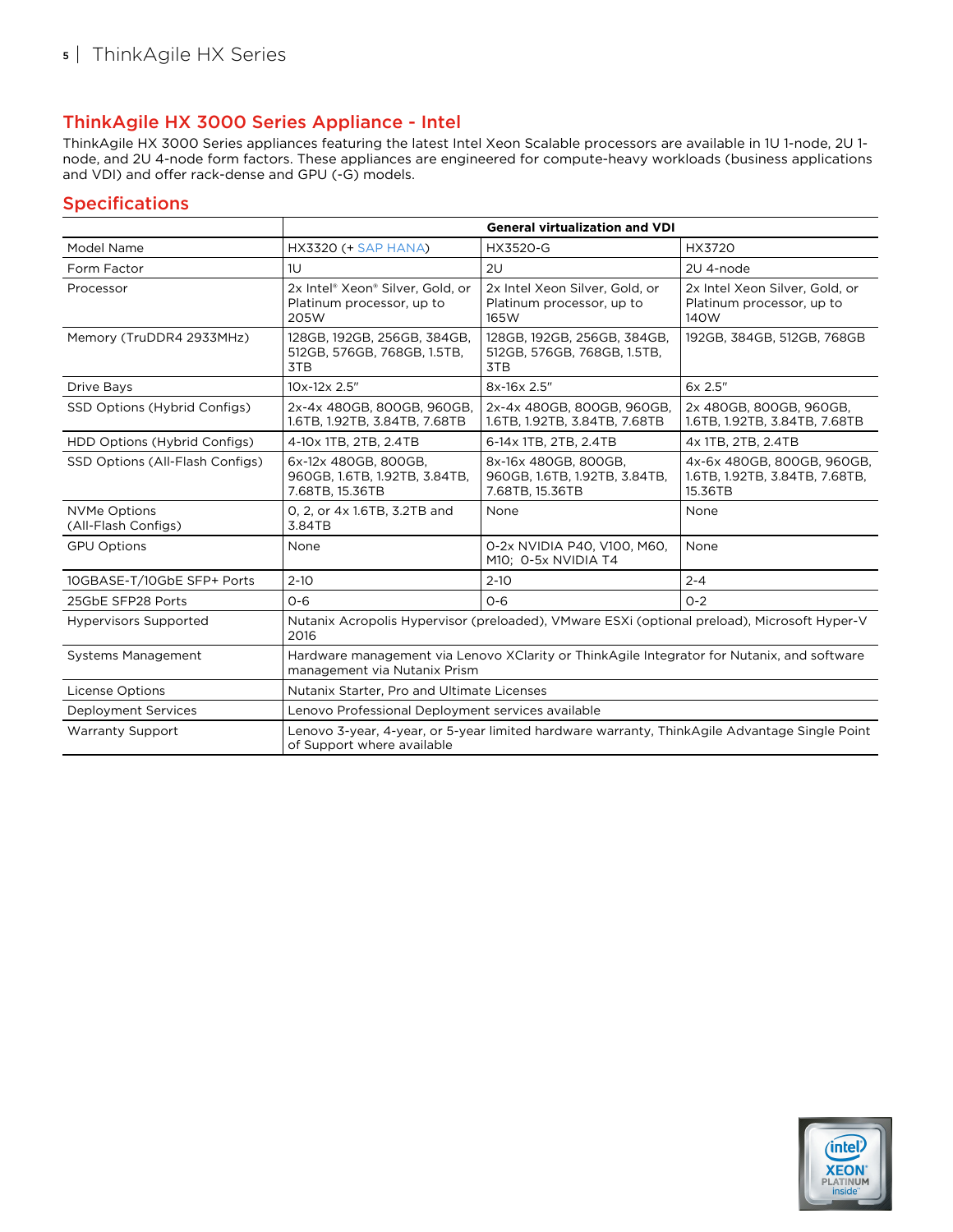# ThinkAgile HX 5000 and HX 7000 Series Appliances - Intel

The 2U 1-node ThinkAgile HX 5000 Series appliances are engineered for storage-heavy workloads (Big Data and enterprise applications) and offer a high-capacity model. The 2U and 4U 1-node ThinkAgile HX 7000 Series appliances are engineered for high-performance and mission-critical workloads (enterprise applications and in-memory databases (such as SAP HANA) and optimized for I/O intensive operation.

|                                    | <b>Big Data and High Capacity</b>                                                                                                   | <b>High Performance and</b><br><b>Databases</b>                           | <b>Mission-Critical Workloads</b>                                           |  |
|------------------------------------|-------------------------------------------------------------------------------------------------------------------------------------|---------------------------------------------------------------------------|-----------------------------------------------------------------------------|--|
| Model Name                         | HX5520                                                                                                                              | <b>HX7520 (+ SAP HANA)</b>                                                | $HX7820 (+ SAP HANA)$                                                       |  |
| Form Factor                        | 2U                                                                                                                                  | 2U                                                                        | 4U                                                                          |  |
| Processor                          | 2x Intel® Xeon® Silver, Gold, or<br>Platinum processor, up to 165W                                                                  | 2x Intel Xeon Silver, Gold, or<br>Platinum processor, up to<br>205W       | 4x Intel Xeon Silver, Gold, or<br>Platinum processor, up to<br>205W         |  |
| Memory (TruDDR4 2400MHz)           | 128GB, 192GB, 256GB, 384GB,<br>512GB, 768GB, 1.5TB, 3TB                                                                             | 192GB, 384GB, 576GB, 768GB,<br>1.125TB, 1.5TB, 3TB                        | 384GB, 576GB, 768GB, 1.125TB,<br>1.5TB, 2.25TB, 3TB, 4.5TB, 6TB             |  |
| Drive Bays                         | 12x or 14x 3.5"                                                                                                                     | 24x 2.5"                                                                  | Up to 24x 2.5"                                                              |  |
| SSD Options (Hybrid Config)        | 2x-6x 480GB, 800GB, 960GB,<br>1.92TB, 3.84TB                                                                                        | 4x-8x 480GB, 800GB, 960GB,<br>1.6TB, 1.92TB, 3.84TB, 7.68TB               | Up to 8x 480GB, 800GB,<br>960GB, 1.6TB, 1.92TB,<br>3.84TB, 7.68TB           |  |
|                                    | 6x-12x 4TB, 6TB<br>6x-10x 8TB<br>8x 10TB, 12TB                                                                                      | 12x-20x 1TB, 2TB, 2.4TB                                                   | Up to 20x 1TB, 2TB, or 2.4TB<br>2.5''                                       |  |
| SSD Options (All-Flash Config)     | 6x-14x 480GB, 800GB, 960GB,<br>1.6TB, 1.92TB, 3.84TB                                                                                | 12x-24x 480GB, 800GB,<br>960GB, 1.6TB, 1.92TB, 3.84TB,<br>7.68TB, 15.36TB | Up to 24x 480GB, 800GB,<br>960GB, 1.6TB, 1.92TB, 3.84TB,<br>7.68TB, 15.36TB |  |
| NVMe Options (All-Flash<br>Config) | None                                                                                                                                | 0, 2, or 4x 1.6TB, 3.2TB                                                  |                                                                             |  |
| 10GBASE-T/10GbE SFP+ Ports         | $2 - 10$                                                                                                                            | $2 - 10$                                                                  | $2 - 10$                                                                    |  |
| 25GbE SFP28 Ports                  | $O - 8$                                                                                                                             | $O - 8$                                                                   | $O - 8$                                                                     |  |
| <b>Hypervisors Supported</b>       | Nutanix Acropolis Hypervisor (preloaded), VMware ESXi (optional preload), Microsoft Hyper-V<br>2016                                 |                                                                           |                                                                             |  |
| <b>Systems Management</b>          | Hardware management via Lenovo XClarity or ThinkAgile XClarity Integrator for Nutanix, and<br>software management via Nutanix Prism |                                                                           |                                                                             |  |
| <b>License Options</b>             | Nutanix Starter, Pro and Ultimate Licenses                                                                                          |                                                                           |                                                                             |  |
| <b>Deployment Services</b>         | Lenovo Professional Deployment services available                                                                                   |                                                                           |                                                                             |  |
| <b>Warranty Support</b>            | Lenovo 3-year, 4-year, or 5-year limited hardware warranty, ThinkAgile Advantage Single Point of<br>Support where available         |                                                                           |                                                                             |  |